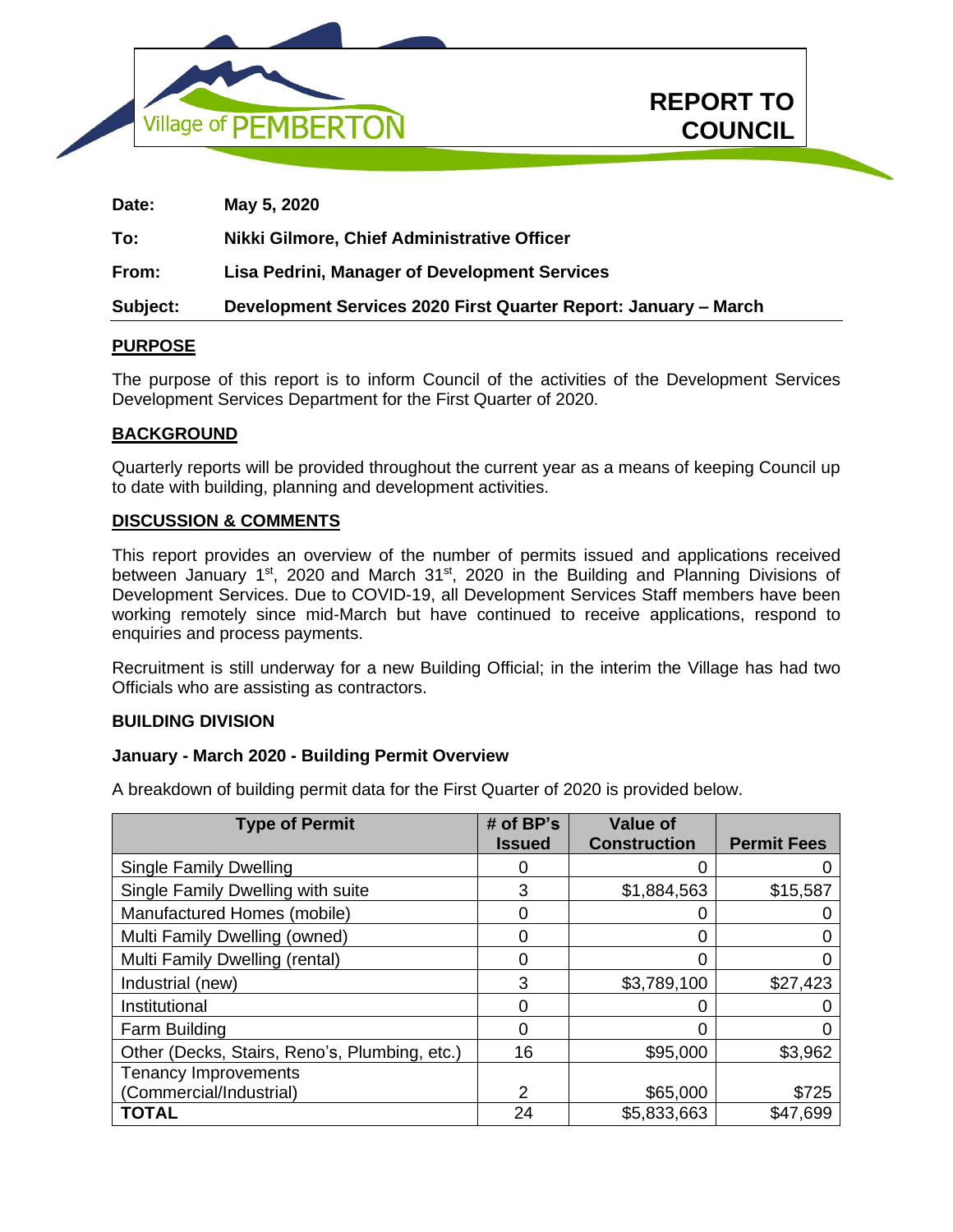Regular Council Meeting No. 1514 Development Services 2020 – First Quarter Report Tuesday, May 5, 2020 Page 4 of 4

# **Development Cost Charges Overview**

The following Development Cost Charges were collected:

| <b>Fund</b>  | <b>DCCs Collected in 1st Quarter</b> |
|--------------|--------------------------------------|
| Roads        | \$16,778                             |
| Drainage     | \$1,735                              |
| Sewer        | \$19,376                             |
| Water        | \$9,718                              |
| Parks        | \$C                                  |
| <b>TOTAL</b> | \$47,608                             |

# **PLANNING DIVISION**

# **2020 Current Development Applications**

A list of applications currently in-house is provided below; information new to the First Quarter is shown in **bold font**.

| <b>Application #</b> | <b>Project</b>                                     | <b>Status</b>               |
|----------------------|----------------------------------------------------|-----------------------------|
| <b>DP78</b>          | 1430 Portage Road/Crestline -Multi-family          | Authorized for issuance;    |
|                      | Residential Development (36 units)                 | rezoning may be             |
|                      |                                                    | forthcoming                 |
| <b>DP86</b>          | Prospect Street/Harmony Reach (Wye                 | In Process; DVP             |
|                      | Lands) - Combined Commercial Residential           | application required        |
|                      | Development (68 townhouses/475 m <sup>2</sup>      |                             |
|                      | micro-commercial)                                  |                             |
| <b>DP87</b>          | 7360 Crabapple Court/Mountain Side                 | In Process                  |
|                      | <b>Collection (Coombs) - Multi-family</b>          |                             |
|                      | <b>Residential Development (30 units)</b>          |                             |
|                      |                                                    |                             |
| <b>DPm114</b>        | <b>Pemberton Museum - Construction</b>             | Issued on March 31, 2020    |
|                      | <b>Additions</b>                                   |                             |
| <b>DPm115</b>        | Sunstone (Phase 3) - Clearing &                    | <b>In Process</b>           |
|                      | <b>Preliminary Earthworks</b>                      |                             |
| <b>DPm116</b>        | Sunstone (Phase 1B) - Construction of              | In Process                  |
|                      | <b>Building Pads</b>                               |                             |
| <b>DVP124</b>        | 1368 Fernwood - Road & Utility<br><b>Variances</b> | <b>In Process</b>           |
|                      |                                                    |                             |
| <b>OR128</b>         | 1400 Oak Street - PSS OCP and Zoning               | <b>Approved January 28,</b> |
|                      | Amendment from Public to Residential               | 2020                        |
| <b>OR129</b>         | <b>Sunstone - Text Amendment to RTA-1</b>          | In Process                  |
|                      | Zone                                               |                             |
| SO71                 | 1368 Fernwood - 4 Lot Subdivision                  | In Process                  |
| SO74                 | 1351 Cedar Street - Lot Split                      | In Process                  |
| SO75                 | 1350 Aster Street- SLRD/VOP Lot Split              | In Process                  |
| SO76                 | 1400 Oak Street - PSS Lot Split                    | In Process                  |
| SO78                 | Sunstone Phase 2                                   | In Process                  |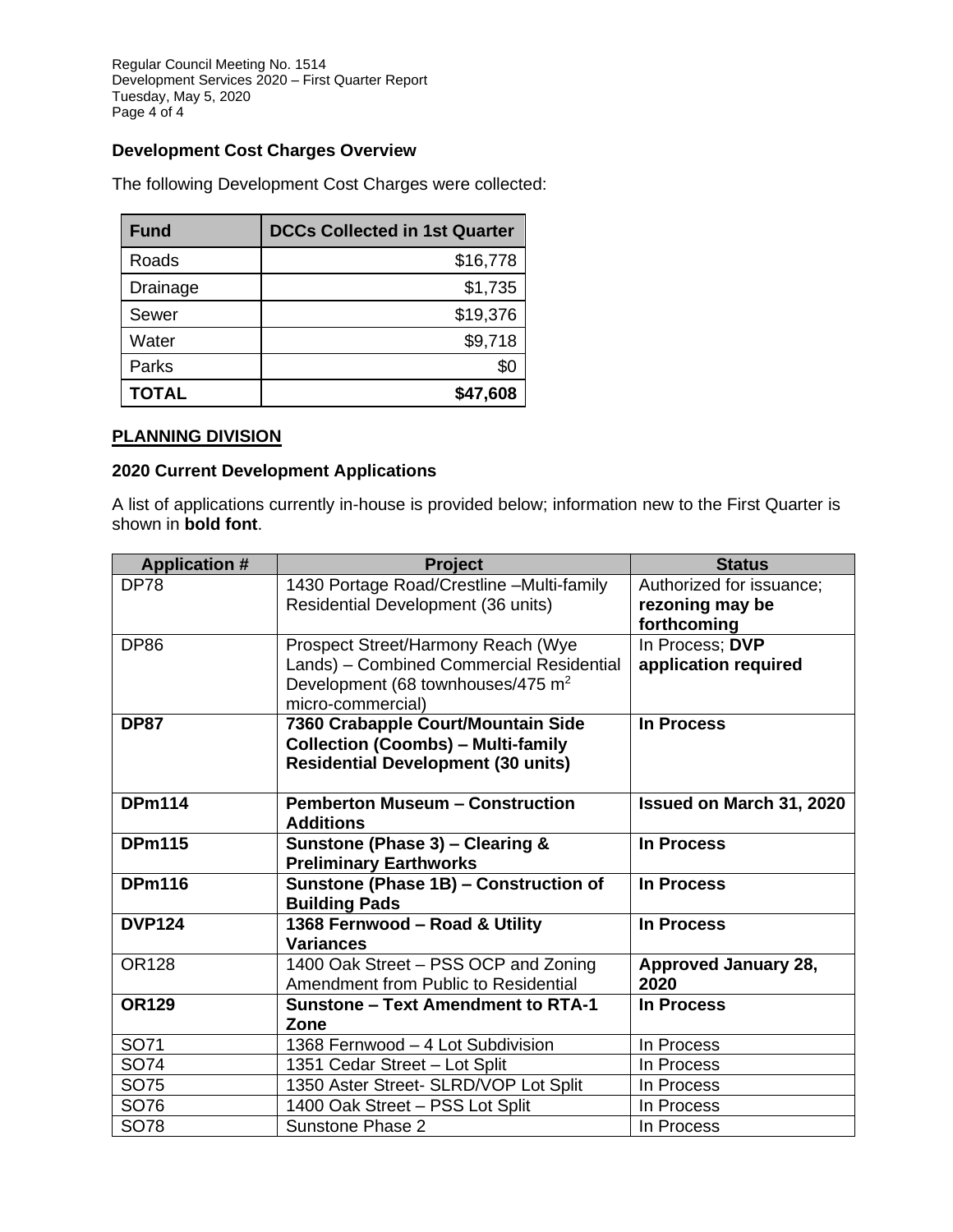Regular Council Meeting No. 1514 Development Services 2020 – First Quarter Report Tuesday, May 5, 2020  $P$ age  $\overrightarrow{A}$  of  $\overrightarrow{A}$ 

| $ayc + vi +$       |                                                            |                                |
|--------------------|------------------------------------------------------------|--------------------------------|
| <b>SO79</b>        | 1929 Stone Cutter Place - VOP & SLRD                       | In Process                     |
| SAP 2019-23        | 1950 Hwy 99                                                | <b>Application withdrawn</b>   |
| SAP 2020-01        | 3007 Tenquille Place (site prep for SFD)                   | <b>Issued January 28, 2020</b> |
| <b>SAP 2020-02</b> | 3005 Tenquille Place (site prep for SFD)                   | <b>Issued January 28, 2020</b> |
| <b>SAP 2020-03</b> | 7469 Dogwood Street                                        | <b>Application withdrawn</b>   |
| <b>SAP 2020-04</b> | 7664 Cerulean Drive (landscape and<br>slope stabilization) | Issued March 10, 2020          |
| <b>SAP 2020-05</b> | 7671 Cerulean Drive (site prep for SFD)                    | <b>Application withdrawn</b>   |
| <b>SAP 2020-06</b> | 1951 Venture Place (add fill to level<br>property)         | Issued March 25, 2020          |

DPA: Development Permit SO: Subdivision DPm: Minor Development Permit DVP: Development Variance Permit BoV: Board of Variance OR: OCP/Zoning Amendment<br>
LL: Liquor Licence CL: Cannabis Licence SAP: Site Alteration Permit LL: Liquor Licence CL: Cannabis Licence SAP: Site Alteration Permit

# **2019 Long Range Planning Projects**

The following is a list of long range planning projects and policy work and their respective status as of March 31, 2020.

| <b>Project</b>                                      | <b>Status</b>             |
|-----------------------------------------------------|---------------------------|
| <b>Hillside Development Design Guidelines</b>       | <b>Nearing Completion</b> |
| Affordable Housing Action Plan - Work Program       | Adopted March 10, 2020    |
| <b>Cycling Network Plan</b>                         | <b>Nearing Completion</b> |
| <b>Climate Action Plan</b>                          | <b>Fall 2020</b>          |
| <b>Development Procedures Bylaw Update</b>          | In Process                |
| <b>Community Amenity Contribution Policy</b>        | <b>In Process</b>         |
| Sign Bylaw                                          | On Hold                   |
| Mount Currie Rock Slide Risk Assessment Strategy    | In Process                |
| <b>Retail Cannabis Policy Amendment</b>             | In Process                |
| <b>Advisory Planning Commission Bylaw Amendment</b> | In Process                |
| <b>Village Plant List Update</b>                    | <b>In Process</b>         |

#### **COMMUNICATIONS**

The Development Services Department works with the Communication Coordinator to regularly update the Village's website with current information related to planning and building and to meet statutory requirements related to notification as needed.

# **LEGAL CONSIDERATIONS**

There are no legal considerations as this report is being presented for information purposes.